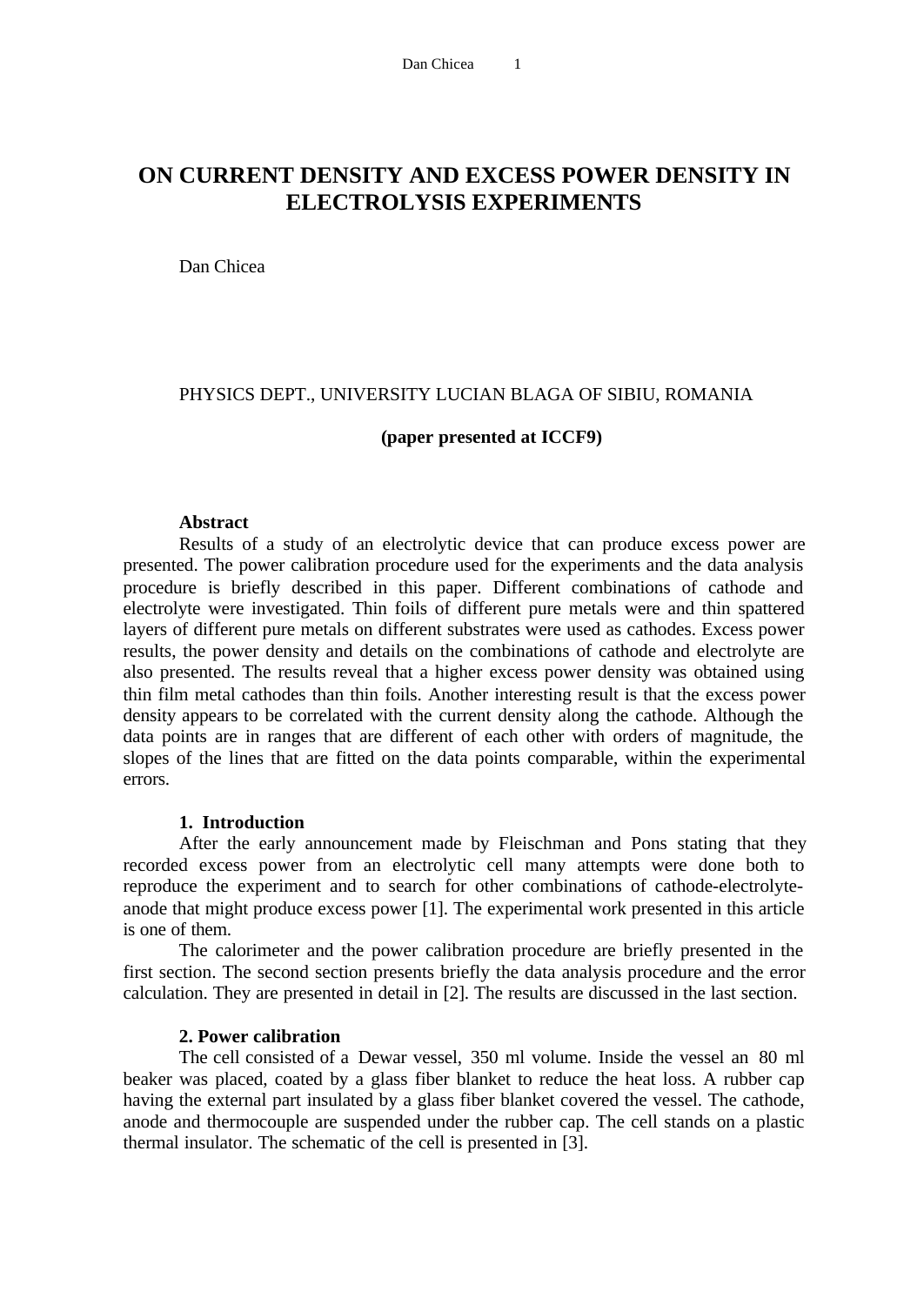Experiments were carried on to analyze cathodes that generate excess power therefore a procedure for assessing as precise as possible the power inside a cell was first established. Briefly it consists of finding the equation that provides the power inside the cell as a function of the temperature difference between inside and outside the cell. The equation that provides the power calibration derived using the procedure described before, for one of the three cells employed in this work, is:

# $P = 0.0013^*(\Delta t)^2 + 0.0594^*(\Delta t)$  (1)

The cell was surrounded by room air. The cell constant is  $15\pm0.3$  °C/W. This value shows that the calorimeter is very sensitive. Some other cell constants presented in the literature are 11  $\mathrm{C/W}$  [4] or 0.83  $\mathrm{C/W}$  [5].

### **3. Data analysis**

Different metals or thin metal layers were used as cathodes and a Platinum wire as anode. The current (I) and the voltage across the cell (U) were recorded together with the temperatures inside and outside the cell. Equation (1) expresses the total power generated in the cell and therefore dissipated by the cell, regardless the source, as a function of the difference of the temperature inside the cell and outside the cell. I define this total power dissipated by the cell as the actual output power, or output power and I write it as  $P_A$ .

The equation that describes the dissociation power is:

$$
P_D = 1.48 \times I \text{ for } H_2 O \text{ ; } P_D = 1.54 \times I \text{ for } D_2 O \quad (2)
$$

and can be found in many papers like [6].

The corrected input power,  $P_{JC}$ , (3), can be calculated as the difference of the Joule power and the dissociation power and is that part of the input power that heats the cell.

$$
P_{JC} = P_J - P_D \quad (3)
$$

The input Joule power,  $P<sub>J</sub>$  (4) was calculated as the voltage across the cell times the current.

$$
P_J = U^*I \quad (4)
$$

The excess power  $P<sub>E</sub>$  was calculated with (5) as the difference of the actual output power and the corrected input power. If a cell has a temperature difference higher then the one expected when the corrected Joule power is applied, the higher temperature difference is produced by the excess power.

$$
P_E = P_A - P_{JC} \quad (5)
$$

The air temperature changed during day and night time, which caused the temperature of the electrolyte to follow the changes with a delay. A final comparison employs time average values of the powers defined here. The averages were computed and are presented in table II.

The f ratio is defined as the ratio of the average excess power and the average Joule power as in (6).

$$
f = \frac{\langle P_E \rangle}{\langle P_J \rangle} \quad (6)
$$

The f ratio describes correctly the experiment in respect to the excess power. If the experiment is conducted using two inactive electrodes, like Platinum electrodes, the f ratio will be a 0 (within experimental errors). The f ratio values of the experiments described in this work are presented in Table II.

A thorough error analyses was done and is presented in [3]. Table I, reproduced from [3] presents the random error in calculating the powers and the factors previously defined.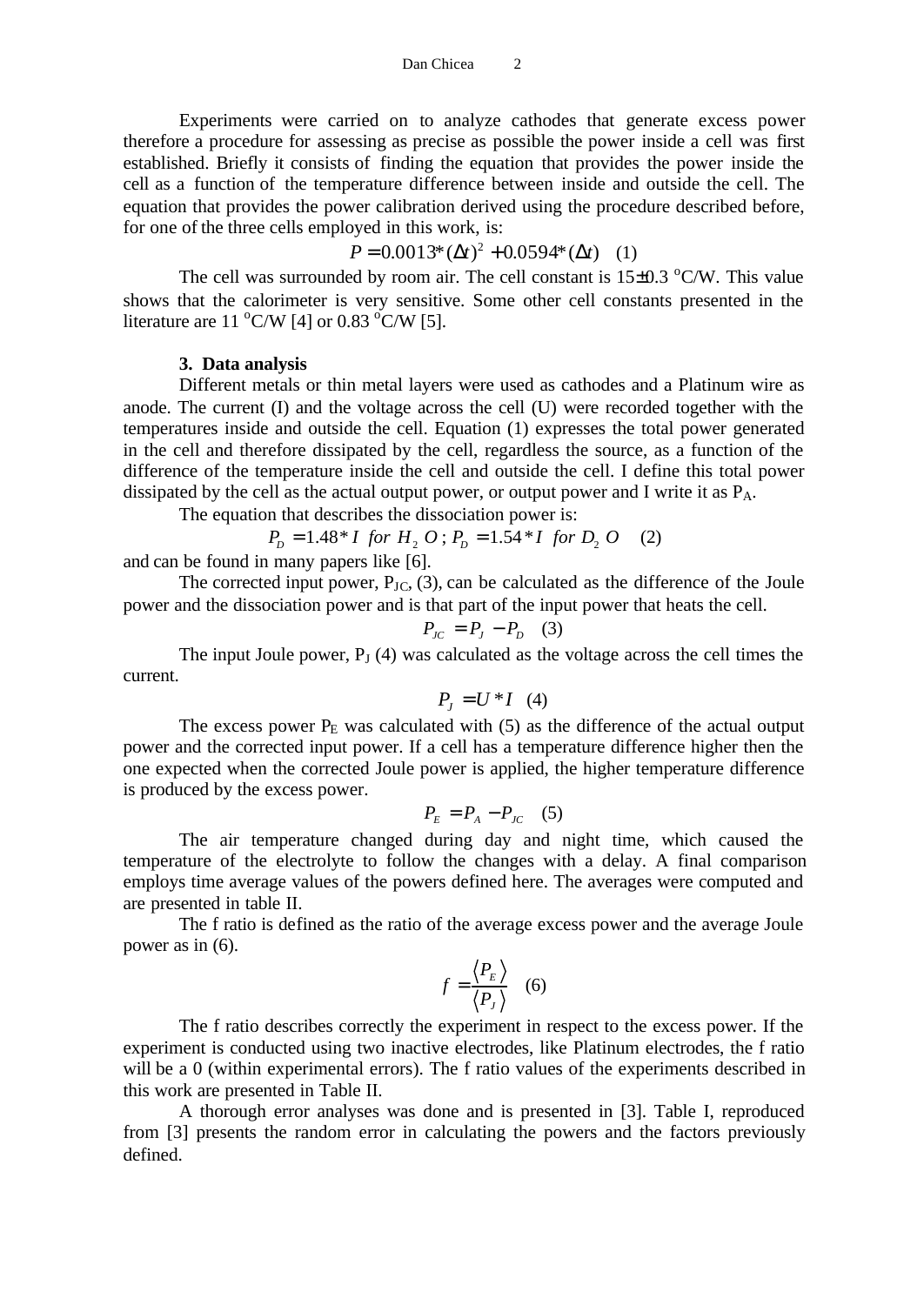| $7$ ariable     |        | $P_{\rm JC}$ $P_{\rm E}$ |            |  |
|-----------------|--------|--------------------------|------------|--|
| Random error, % | 121121 |                          | $\vert$ 15 |  |

Table I – random percentage errors of the variables defined in this section

# **4. Results**

Three cells were built, accordingly to the schematic presented in [2]. The first two of them did not have the rubber cap insulated therefore their sensitivity is lower than for the third cell. For each of the cells a power calibration was performed before the experiments. The anode consisted of a Pt wire. Table II presents the cathode type, anode and electrolyte.

| Exp            | Cathode                                           | Anode    | Electrolyte                         |
|----------------|---------------------------------------------------|----------|-------------------------------------|
| 1              | Ni foil                                           | Pt wire  | $Li2SO4$ in $H2O$ ,                 |
|                |                                                   |          | 1M                                  |
| $\overline{2}$ | Ni foil                                           | Pt wire  | $Li2SO4$ in H <sub>2</sub> O,<br>1M |
| 3              | Ni foil                                           | Pt wire  | $Li2SO4$ in H <sub>2</sub> O,       |
|                |                                                   |          | 1M                                  |
| $\overline{4}$ | Alumina substrate, $Ti + Ni$ thin films           | Pt. wire | $Li2SO4$ in $D2O$ ,                 |
|                |                                                   |          | 1M                                  |
| 5              | Alumina substrate, Ti plus Ni thin films          | Pt. wire | $Li2SO4$ in $D2O$ ,                 |
|                |                                                   |          | 1M                                  |
| 6              | Alumina substrate, $Ti + Pd + Ni$ thin films      | Pt. wire | $K_2CO_3$ in $H_2O$ ,               |
|                |                                                   |          | 1M                                  |
| 7              | Ni foil + Ti thin layer                           | Pt. wire | $K_2CO_3$ in $H_2O$ ,               |
|                |                                                   |          | 1 <sub>M</sub>                      |
| 8              | Quartz slide as substrate $+$ Ni thin film $+$ Pd | Pt. wire | $K_2CO_3$ in H <sub>2</sub> O,      |
|                | thin layer                                        |          | 1 <sub>M</sub>                      |
| 9              | Ni foil as substrate $+$ Ti thin film $+$ Pd thin | Pt. wire | $K_2CO_3$ in $H_2O$ ,               |
|                | film                                              |          | 0.5M                                |
| 10             | Ni foil as substrate $+ Ti$ thin film $+ Pd$ thin | Pt. wire | $K_2CO_3$ in $H_2O$ ,               |
|                | film                                              |          | 0.5M                                |

Table II - cathode type, anode and electrolyte

The first cell was used to perform experiments with a 0.127 mm Nickel foil cathode and 1M  $K_2CO_3$  in H<sub>2</sub>O as electrolyte. The second cell was used for electrolyzing D<sub>2</sub>O on multi-layer metal cathode sputtered on ceramic substrate. The third cell, the most sensitive, was used for electrolyzing H<sub>2</sub>O on cathodes having metal layers sputtered on nickel substrate. Table III presents the values of the input Joule power, the dissociation power, the corrected input power, the excess power, the cathode volume power density and the f factor.

| Exp. | W<br>PJ, | PJC,<br>W | W<br>PA, | W<br>PD. | PE,<br>W | W/cm3     | %             |
|------|----------|-----------|----------|----------|----------|-----------|---------------|
|      |          |           |          |          |          | (cathode) |               |
|      | 0.115    | 0.06      | 0.144    | 0.055    | 0.084    | 0.24      | $\mathcal{L}$ |
| ∸    | 0.139    | 0.074     | 0.11     | 0.065    | 0.036    | 0.28      | 26            |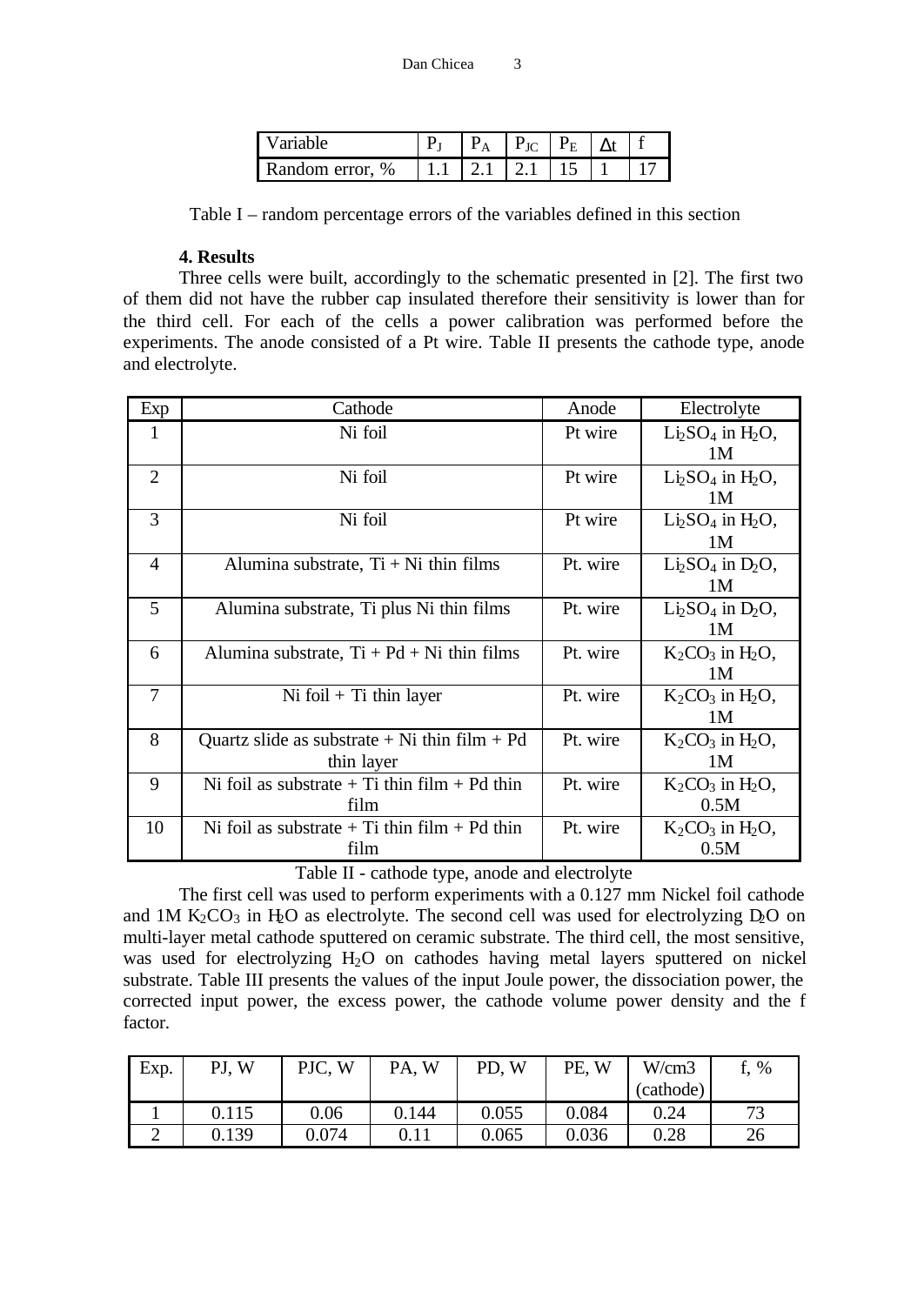| 3              | 0.758 | 0.455 | 0.763 | 0.303 | 0.308 | 1.32  | 41 |
|----------------|-------|-------|-------|-------|-------|-------|----|
| $\overline{4}$ | 0.101 | 0.085 | 0.122 | 0.015 | 0.037 | 5.68  | 37 |
| 5              | 0.192 | 0.171 | 0.209 | 0.021 | 0.038 | 74.3  | 20 |
| -6             | 0.104 | 0.072 | 0.091 | 0.032 | 0.019 | 113.3 | 18 |
| 7              | 0.102 | 0.051 | 0.101 | 0.051 | 0.05  | 0.17  | 49 |
| 8              | 0.075 | 0.054 | 0.069 | 0.021 | 0.015 | 112.1 | 20 |
| 9              | 0.101 | 0.051 | 0.096 | 0.05  | 0.045 | 0.08  | 45 |
| 10             | 0.215 | 0.119 | 0.184 | 0.096 | 0.065 | 0.16  | 30 |

Table III –Values of the variables defined in the previous section and the f ratio values.

Excess energy above the estimated errors was detected both for thin film cathode and thin foil cathode experiments. The excess power ratio is lower than that reported in [4], [7] but is higher than the ratio presented in [8] and comparable with the results in [9], in experiments that were similar to a certain degree with those described in this work.

An interesting feature that was revealed is that the excess power density on  $cm<sup>3</sup>$  of cathode was several hundred times higher for thin film cathodes than for thin foil cathodes. The bigger volume excess power density on thin film cathodes than on thin foil cathodes suggests that a simple way to scale up the device to hundreds or thousands of Watts might be the use a tight packing ratio of the thin films in the cell volume.



Figure 1 – Current density along the cathode for thin foil cathodes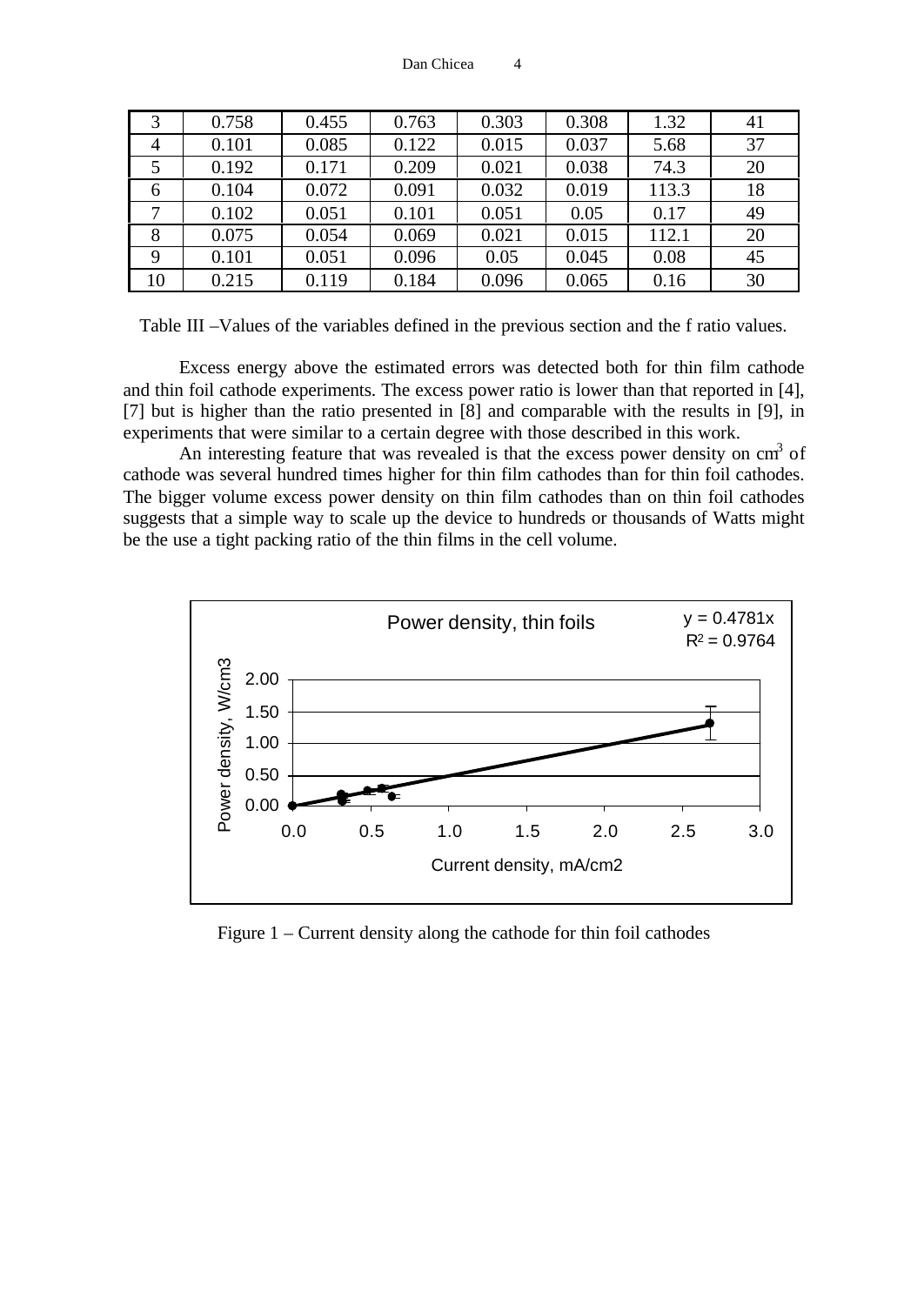

Figure 2 - Current density along the cathode for thin film cathodes

The plots of the excess power volume density versus current density along the cathode, presented in Figure 1 for thin foils and in Figure 2 for thin films reveal another interesting feature of the experimental data. The slopes of the lines plotted through the data points are the same, within the experimental errors, despite the different ranges of the current density values for the two kind of cathodes.

This plots in Figures 1 and 2 suggest another way that might solve the main practical problem that electrolytic devices have, that is upscaling the device, by designing a cathode that both loads Hydrogen isotopes in big amount and presents a high current density along the cathode.

### **5. Acknowledgements**

I thank Professor G.H. Miley for offering me the opportunity to carry on part of the experimental work described here, for helpful discussions and precious advice.

### **References**

- 1. Edmund K. Storms, "Review of experimental observations about the cold fusion effect", E. K. Storms, Fusion Technology. 20, 433, (1991).
- 2. Dan Chicea, "Comments on an Interesting Experimental Feature in Electrolysis Loading Experiments", International Symposium on New Energy Conference October 26- 27 2001, Salt Lake City, USA.
- 3. George H. Miley, (P.I.), Dan Chicea, Mike Williams, Andy Tate, Giovana Selvaggi, Maria Okuniewski, The "Kit Project" Report, University of Illinois at Urbana-Champaign, November 1999.
- 4. R. Notoya, Y. Noya, Tritium Generation and Large Excess Heat Evolution by Electrolyses in Light and Heavy –Potassium Carbonate Solutions with Nikel Electrodes, Fusion Technology vol. 26, pp 179, (1994).
- 5. T. M. Gur, M. Schriber, G. Lucier, J.A. Ferrante, J. Chao, R.A. Huggins, An Isoperibolic Calorimeter to Study Electrochemical Insertion of Deuterium into Palladium., Fusion Technology vol. 25, pp 487, (1994).
- 6. V.C. Noninski, Excess Heat During Electrolysis of a Light Water Solution of  $K_2CO_3$ with a Nickel Cathode, Fusion Technology vol. 21, pp 163, (1992).